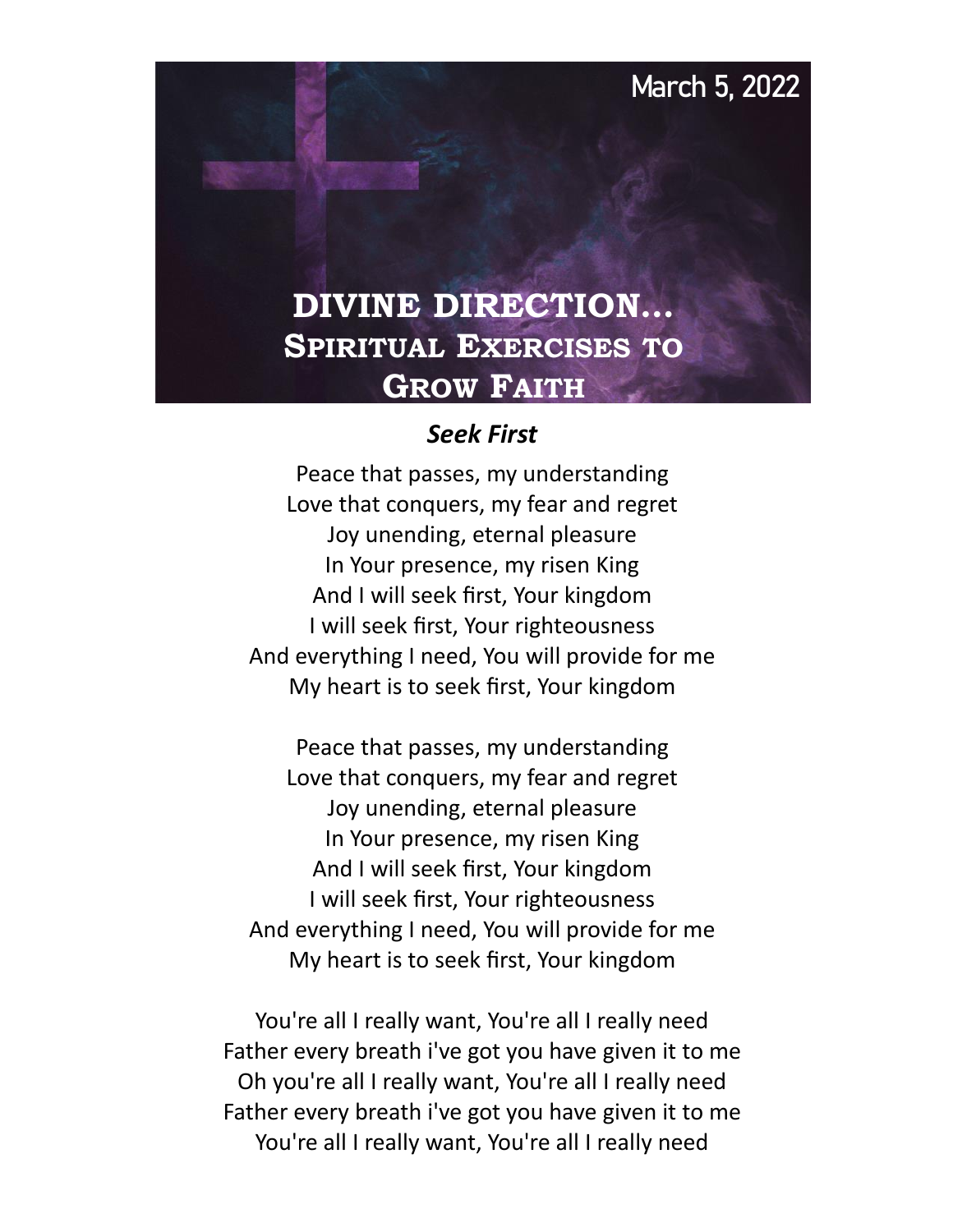Father every breath i've got you have given it to me You're all I really want, You're all I really need Father every breath i've got you have given it to me I will seek first, Your kingdom I will seek first, Your righteousness And everything I need, You will provide for me My heart is to seek first, Your kingdom

Oh you're all I really want, Oh you're all I really need Father every breath i've got you have given it to me Oh you're all I really want, Oh, you're all I really need Father every breath i've got you have given it to me, You have given it to me You have given it to me

**Welcome/Call to Worship** Justin Stephens

## **Scripture Reading...Psalm 91:1-2, 9-16** (NRSV)

Read by: Justin Stephens

You who live in the shelter of the Most High, who abide in the shadow of the Almighty,

 $2$  will say to the Lord, "My refuge and my fortress; my God, in whom I trust."

<sup>9</sup>Because you have made the Lord your refuge,

the Most High your dwelling place,

<sup>10</sup> no evil shall befall you,

no scourge come near your tent.

- $11$  For he will command his angels concerning you to guard you in all your ways.
- $12$  On their hands they will bear you up, so that you will not dash your foot against a stone.
- <sup>13</sup> You will tread on the lion and the adder,

the young lion and the serpent you will trample under foot.

 $14$  Those who love me, I will deliver;

I will protect those who know my name.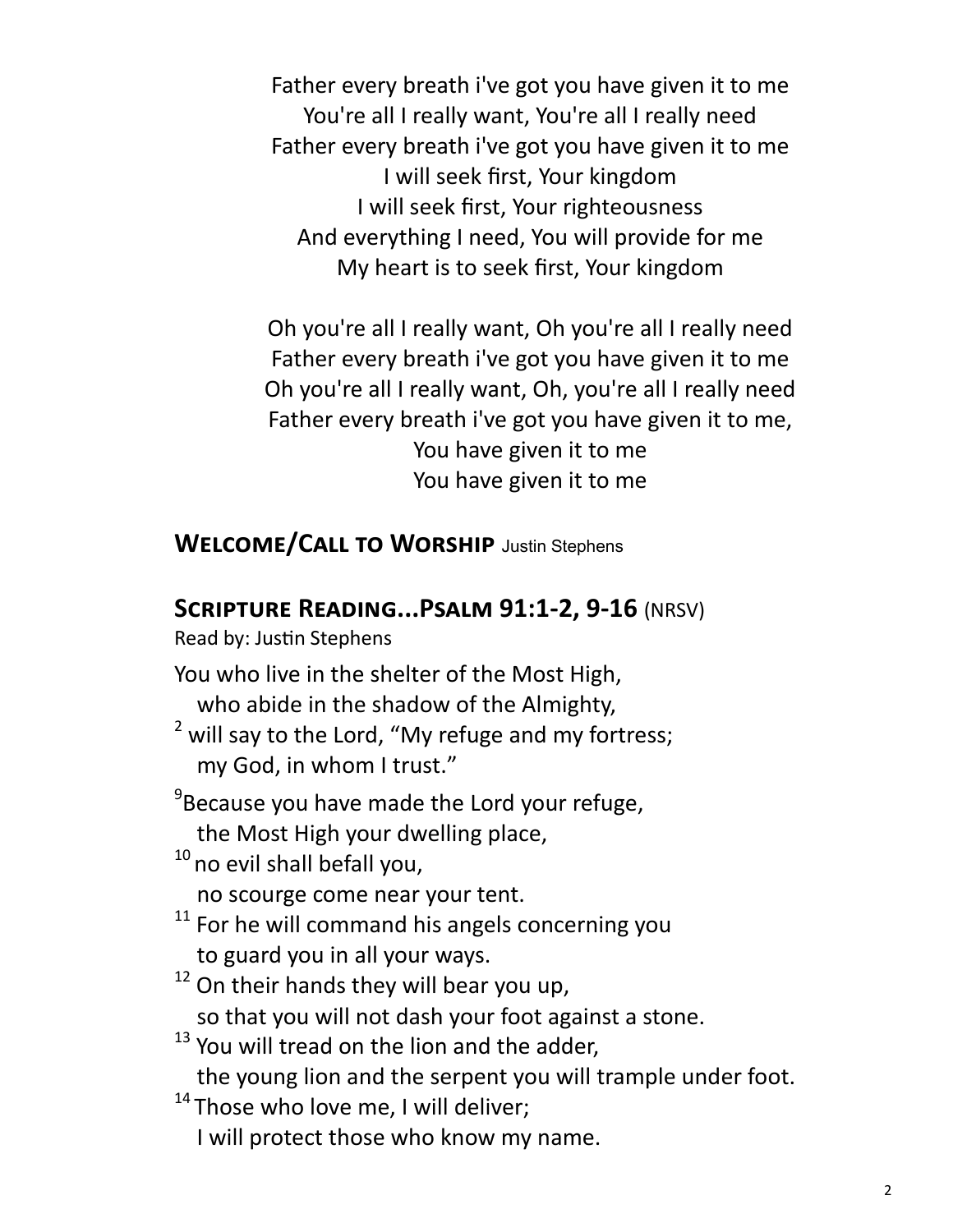$15$  When they call to me, I will answer them; I will be with them in trouble, I will rescue them and honor them.  $16$  With long life I will satisfy them, and show them my salvation.

#### *A Mighty Fortress*

A mighty fortress is our God A bulwark never failing Our helper He amid the flood Of mortal ills prevailing

For still our ancient foe Doth seek to work us woe His craft and pow'r are great And armed with cruel hate On earth is not his equal

If we in our own strength confide Our striving would be losing Were not the right Man on our side The Man of God's own choosing

> You ask who that may be Christ Jesus it is He The Lord of Hosts His name From age to age the same And He must win the battle

And tho' this world with devils filled Should threaten to undo us We will not fear for God hath willed His truth to triumph thru us

And tho' this world with devils filled Should threaten to undo us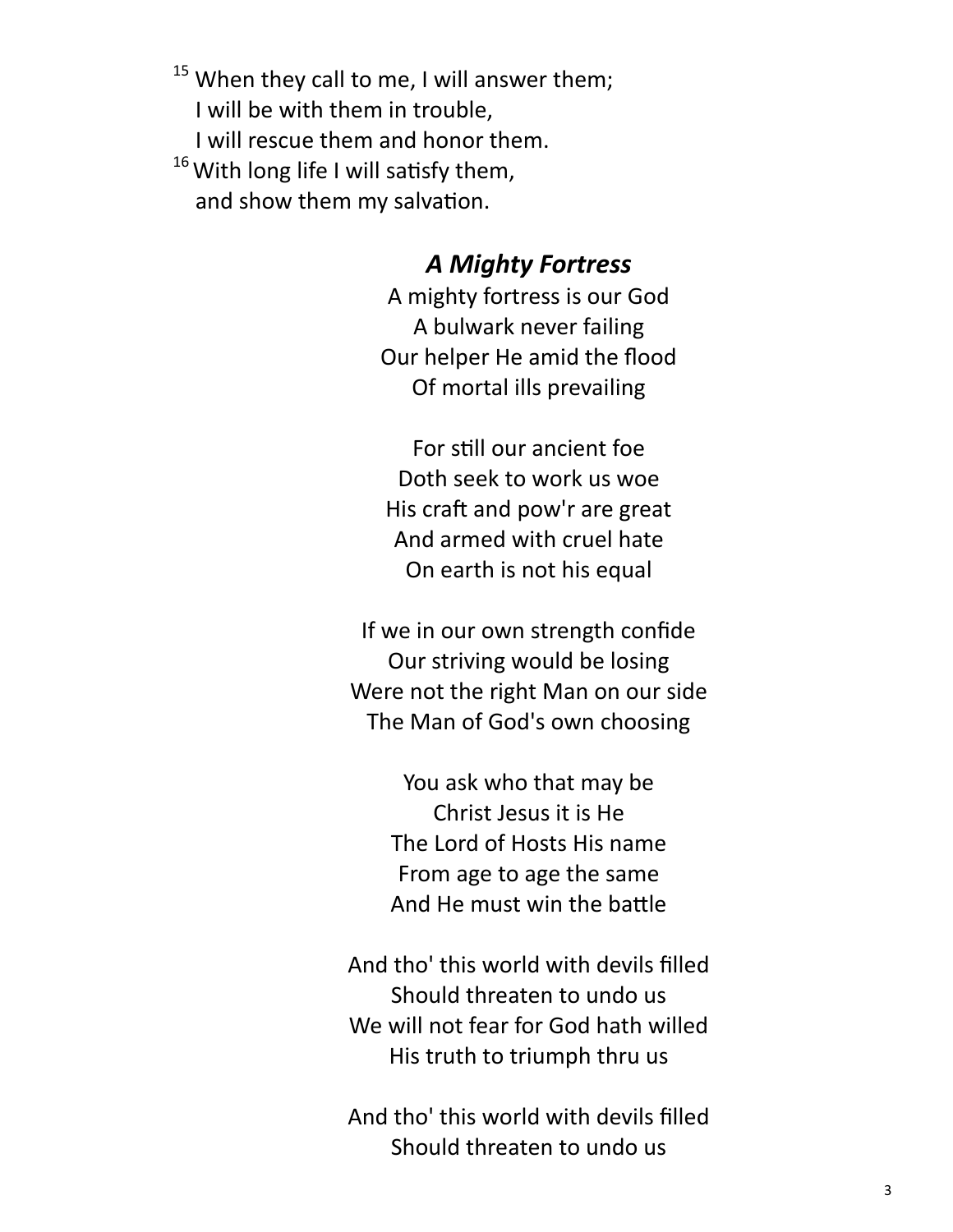We will not fear for God hath willed His truth to triumph thru us

A Mighty Fortress is our God His kingdom is forever (repeat)

His kingdom is forever

If we in our own strength confide Our striving would be losing

### **BEYOND Prayers**

Leader: Dear Lord,

The renewal of the Butterfly Center is to serve You and to build Your greater church in this community. We ask Your blessing on the Beyond Capital Fund Appeal so that we can use this opportunity to spread the good news of your love to the children and families served through the educational opportunities that take place at Butterfly. Lord, we are so grateful for the 45 years of outreach the Preschool has provided and we look forward to continuing to share the gospel to build faith in the young hearts and families who participate in Butterfly Christian Preschool, this great mission at Shepherd of the Hills. Lord, in your mercy…

#### **All: Hear our Prayer**

Leader: Loving Father -

We are so very grateful for the loving and welcoming community of Shepherd of the Hills. We ask for your continued presence as we reach out to others outside of our walls. We praise you for the ministry of Butterfly Preschool. Hearing the happy, gleeful sounds of children's voices that raises our spirits and warms our hearts. May this joy spread throughout our community! We thank you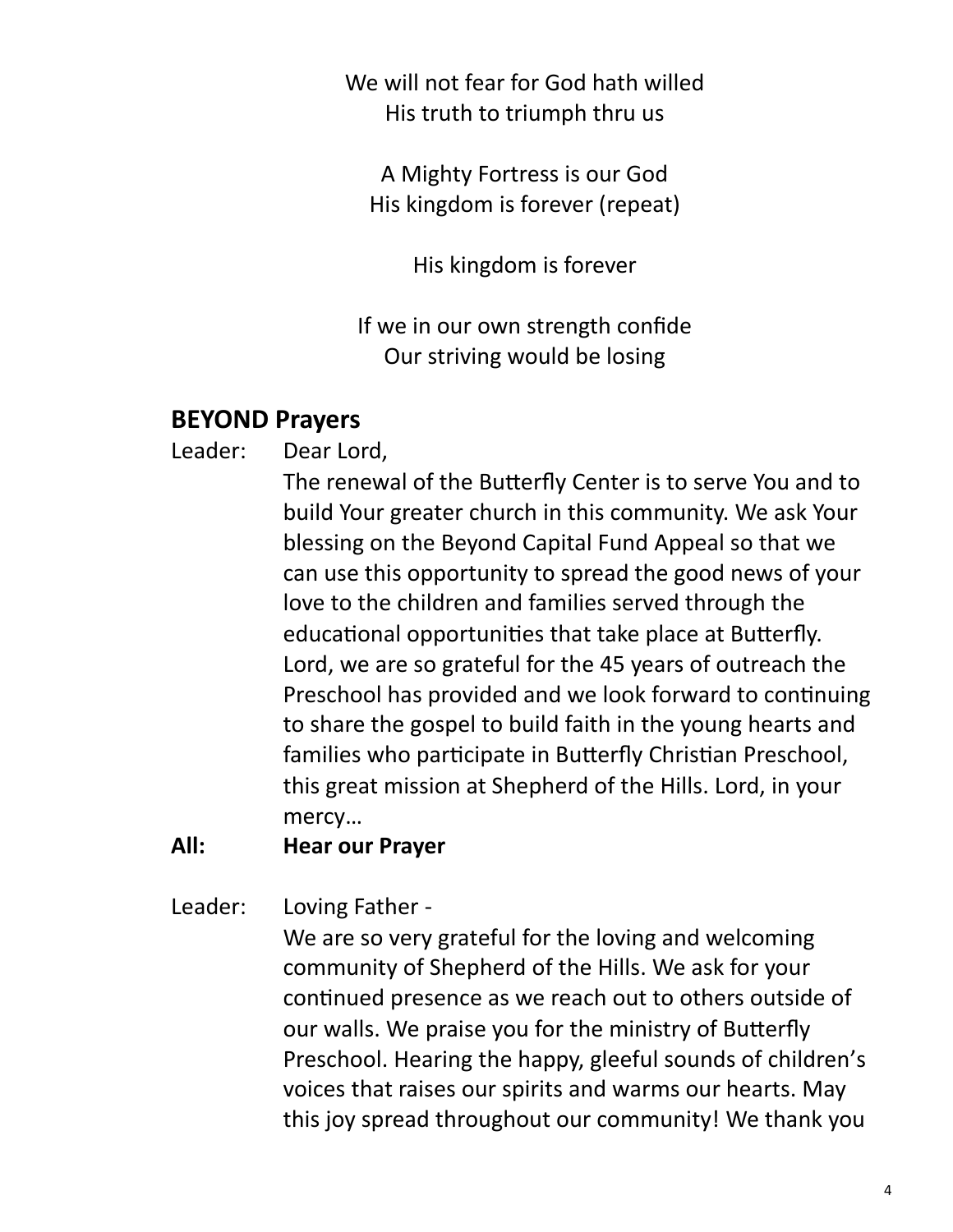for a preschool that provides an introduction to Jesus and the loving example He set for all of us. Lord, in your mercy...

#### **All: Hear our prayer**

Leader: Dear Lord,

We offer you praise and thanksgiving even before we see the end results of our Beyond Capital Fund Appeal. We pray to grow in faith as we wait for its fruition. We thank you for the dreamers who envisioned this needed improvement for our Butterfly Preschool and for our community both inside and outside our walls. With your help Lord, it will happen ~ thank you! Lord, in your mercy…

**All: Hear our Prayer**

Leader: Lord, throughout the generations you have beaconed your people to "Go". Go, from what is familiar. Go, trusting that you are with us. Go, in the confidence that you know the way. Go, with the faith that the outcome belongs to you. In his last words to the Church, Jesus directed us to Go into the World, promising that he is with us. Those who respond to your call are not disappointed in the future you are preparing, where love abounds and life is full.

> Lord, we now hear a call to us to Go Beyond; to go from where we are. We are beaconed to go even further from where you have already taken us. Lord, when we are pulled to the logic "to stay" and we feel we have gone as far as we are able to do so, give us a vision, once again, of what lies ahead.

#### **All: Hear our Prayer**

Leader: Thank you, Lord, for our church family with whom we journey, and thank you for the opportunity to serve our neighbors and their children in a loving, safe, environment where children can grow and faith can take root.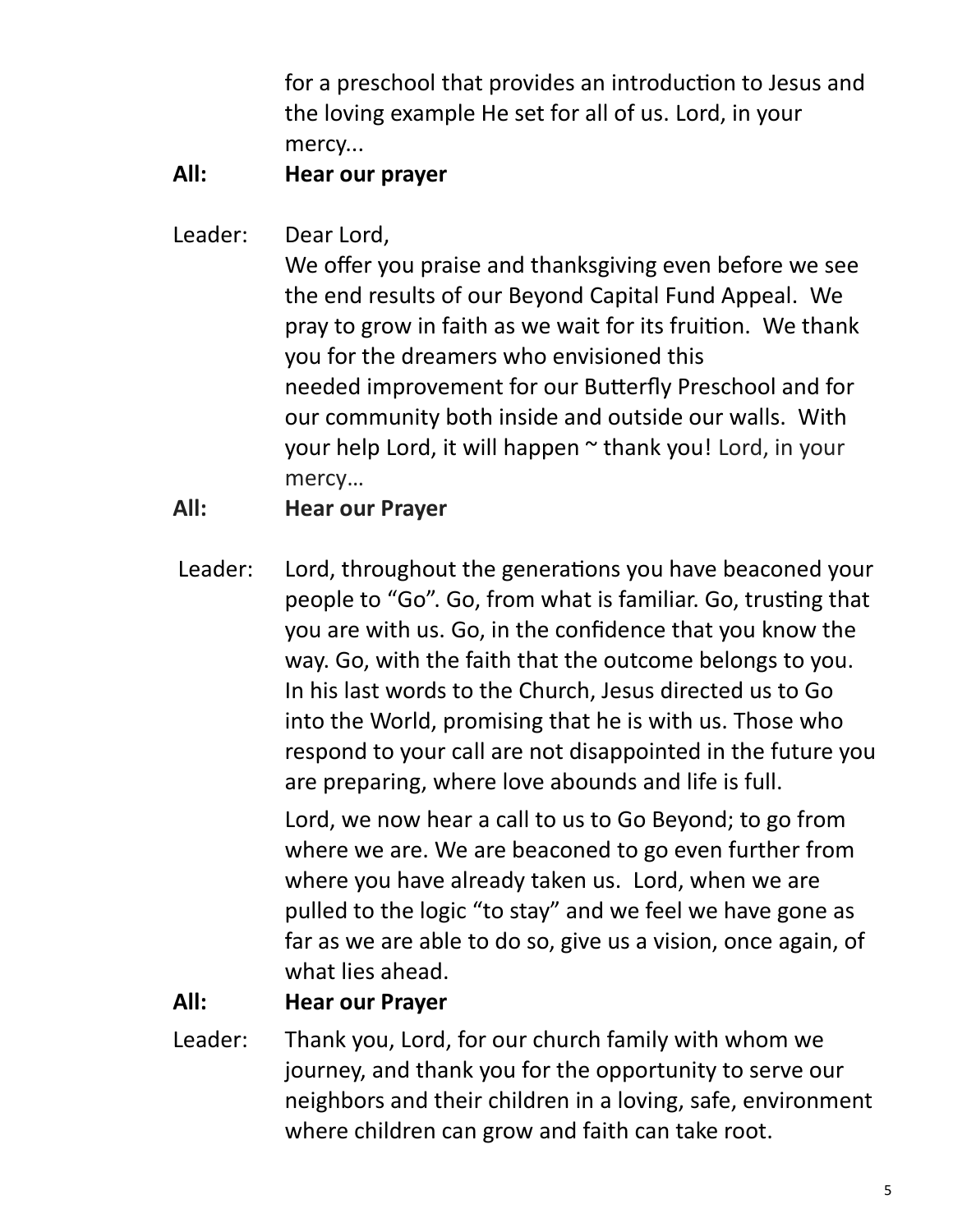We come to you, Lord, with grateful hearts, and we are prepared to go with you with faith. Lord, in your mercy…

**All: Hear our Prayer**

**BEYOND Commitment** Procession of Pledge/Prayer Cards

## *Come Thou Fount*

Come Thou fount of every blessing Tune my heart to sing Thy grace Streams of mercy, never ceasing Call for songs of loudest praise

Teach me some melodious sonnet Sung by flaming tongues above Praise the mount, I'm fixed upon it Mount of Thy redeeming love

O to grace how great a debtor Daily I'm constrained to be Let thy goodness, like a fetter Bind my wandering heart to Thee

Prone to wander, Lord, I feel it Prone to leave the God I love Here's my heart, Lord, take and seal it Seal it for Thy courts above

Here's my heart, Lord, take and seal it Seal it for Thy courts above

#### **PRAYER OF DEDICATION** Soli Deo Gloria!

**Gospel Reading...Luke 4:1-13** (NRSV) Read by: Pr. Tom Grevlos

 $<sup>4</sup>$  Jesus, full of the Holy Spirit, returned from the Jordan and was led by</sup> the Spirit in the wilderness,  $<sup>2</sup>$  where for forty days he was tempted by</sup>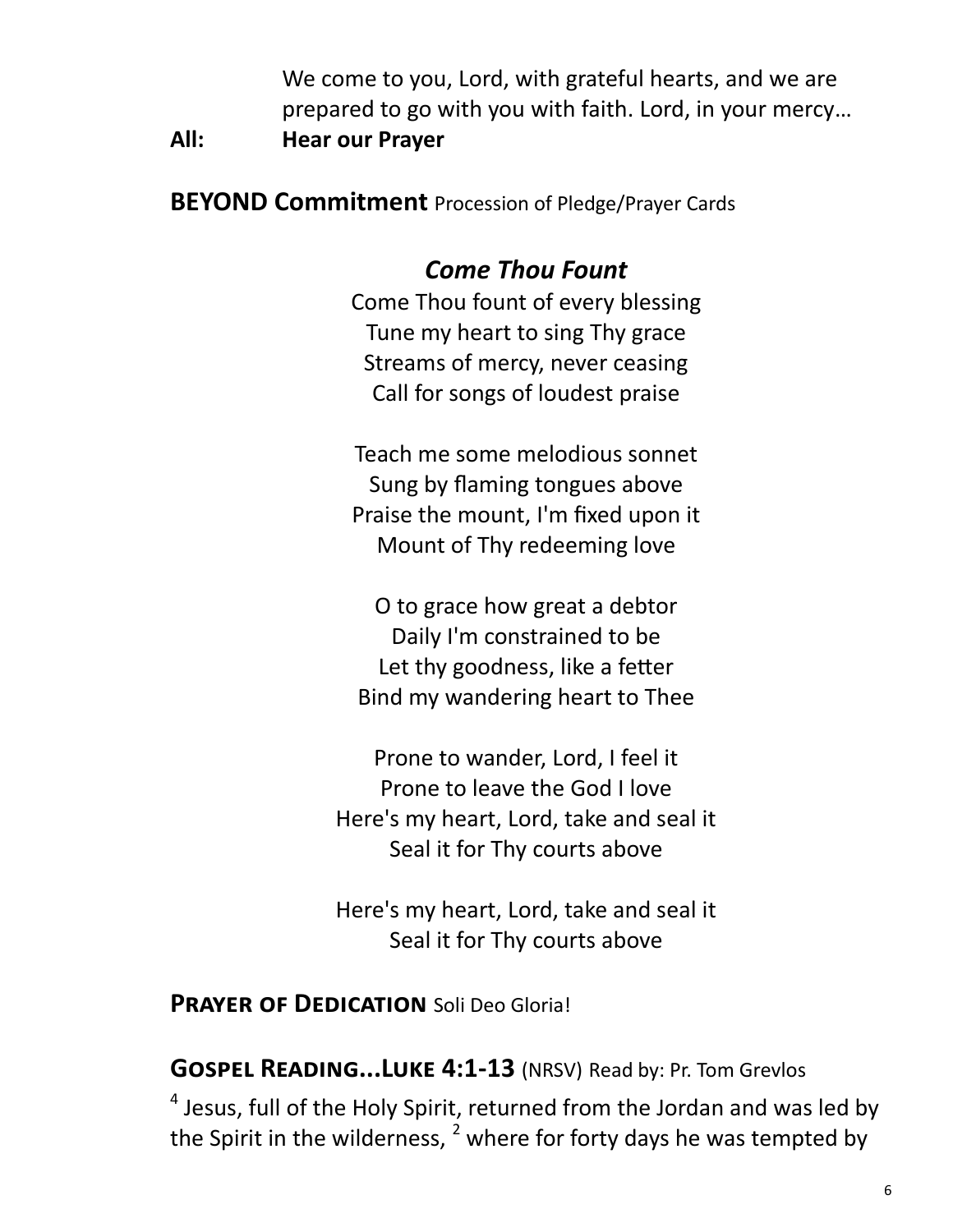the devil. He ate nothing at all during those days, and when they were over, he was famished. <sup>3</sup> The devil said to him, "If you are the Son of God, command this stone to become a loaf of bread." <sup>4</sup> Jesus answered him, "It is written, 'One does not live by bread alone.'"  $<sup>5</sup>$  Then the devil led him up and showed him in an instant all the</sup> kingdoms of the world. <sup>6</sup> And the devil said to him, "To you I will give their glory and all this authority; for it has been given over to me, and I give it to anyone I please. <sup>7</sup> If you, then, will worship me, it will all be yours." <sup>8</sup> Jesus answered him, "It is written,

'Worship the Lord your God, and serve only him.'"

 $^{9}$  Then the devil took him to Jerusalem, and placed him on the pinnacle of the temple, saying to him, "If you are the Son of God, throw yourself down from here,  $^{10}$  for it is written,

'He will command his angels concerning you, to protect you,'

 $11$  and

'On their hands they will bear you up,

so that you will not dash your foot against a stone.'"

 $12$  Jesus answered him, "It is said, 'Do not put the Lord your God to the test."<sup>13</sup> When the devil had finished every test, he departed from him until an opportune time.

## **Message**

*Divine Direction: My God, in Whom I Trust* Pr. Tom Grevlos

## **Communion Invitation**

*As we celebrate this sacrament, all are invited to receive the Risen presence of Jesus. God is really present—in bread and wine—forgiving sins and promising new life.* 

> *Bread/wafer— "The body of Christ given for you"; Wine— "The blood of Christ shed for you."*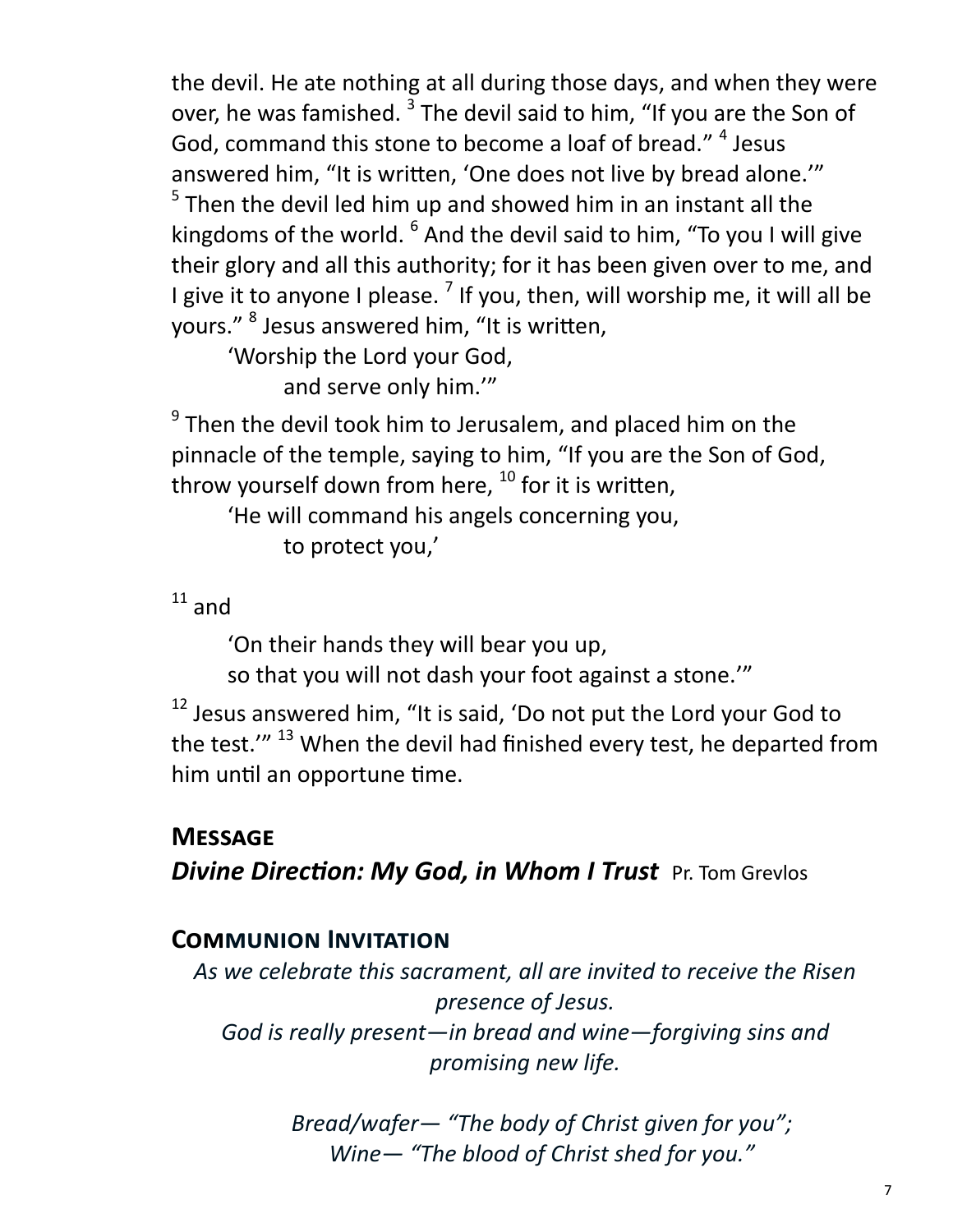#### *Nothing But the Blood*

What Can Wash Away My Sin? Nothing But The Blood Of Jesus; What Can Make Me Whole Again? Nothing But The Blood Of Jesus.

Oh, Precious Is The Flow That Makes Me White As Snow; No Other Fount I Know, Nothing But The Blood Of Jesus.

For My Pardon This My Plea, Nothing But The Blood Of Jesus. For My Cleansing This I See, Nothing But The Blood Of Jesus;

Oh, Precious Is The Flow That Makes Me White As Snow; No Other Fount I Know, Nothing But The Blood Of Jesus.

This Is All My Hope And Peace, Nothing But The Blood Of Jesus; This Is All My Righteousness, Nothing But The Blood Of Jesus.

Oh, Precious Is The Flow That Makes Me White As Snow; No Other Fount I Know, Nothing But The Blood Of Jesus.

**Closing Prayer** Led by: Nancy Etzler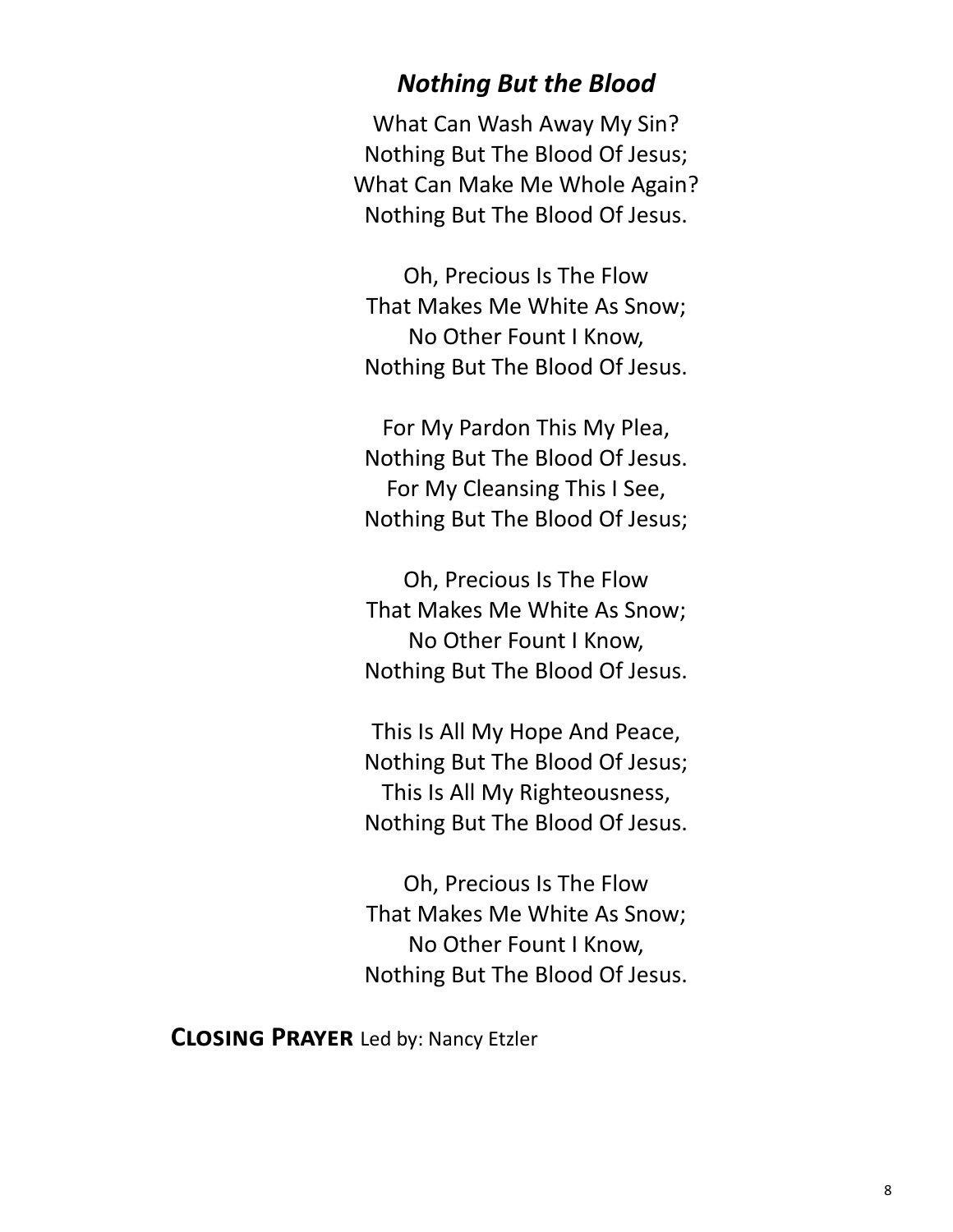## **Thank Offering**

- To make a gift online to the mission and ministry of Shepherd of the Hills, use this link: [shephills.org/give.](https://shephills.org/give/)
- · Scan the QR Code with your camera phone to give now.



By mail, send to 3525 Bee Caves Rd, Austin, TX 78746

#### **Announcements**



#### **Benediction**

#### **Prayers**

**Please pray** for Don Gaskin, Don Knight, Marie Fortune and Glenn Richter

**Please pray** for family and friends of Shepherd members:

Kenna Joy Kramer, Grandniece of Weldon and Mary Allison Lori Roth, Sister of Sandy Smith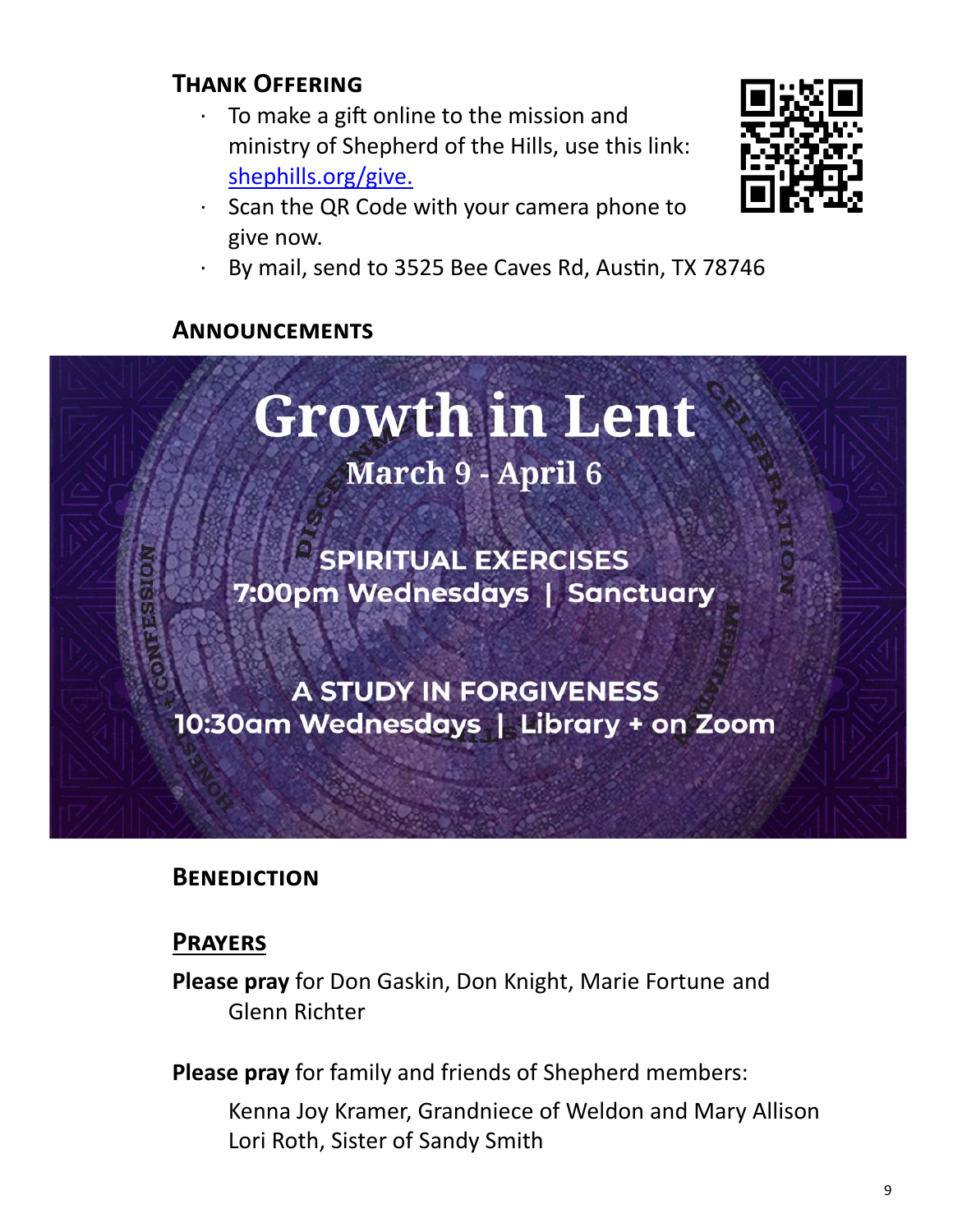**Please pray** in thanksgiving for the birth of Isla Ryan Powell, daughter of Thomas Ryan and Megan Powell and, granddaughter of Ted and Corky Powell!

**We pray** for the people of our country and world as we continue to navigate the COVID-19 pandemic. Grant healing to those afflicted, strength to those who care for the sick, and wisdom to those who lead.

**We pray** for the people of Ukraine and all who find themselves in the midst of war, gripped by fear and uncertainty. Send your peace. Send your wisdom to leaders of the world as they grapple with deep disagreements and tensions. May we be ever aware of your beloved people all around the world who suffer and who cry out for help. Send us as proclaimers of your love.

**We pray** for our global ministry partners: Rev. Karen Castillo in Guatemala; Iglesia Luterana Augustina Virgen del Rosario, Aurora 8 de Octubre, Guatemala. We pray for Malcolm and Joy Henderson and the ministry of CHARIS in Haiti.

**Please pray** for our local ministries: Mariposa Family Learning Center, Bread For All and Upbring Ministries.

**Please pray** for our faith community, that we may be a church without walls and live out loud...faithfully!

> *\*Prayers for family and friends are listed for 2 weeks, unless we are notified otherwise.*

#### **Worship team**

| <b>Pastors</b>                    |                                                    | Pr. Tom Grevlos, Pr. Lauren Dow Wegner |
|-----------------------------------|----------------------------------------------------|----------------------------------------|
|                                   | <b>Contemporary Worship Leader</b> Justin Stephens |                                        |
| Guitar/Vocals                     |                                                    | <b>Josh Norem</b>                      |
| <b>Hospitality Hosts</b>          |                                                    | Nancy and Denny Etzler                 |
| <b>Admin Ministry Coordinator</b> |                                                    | Amanda Forsberg                        |
| <b>Campus Operations</b>          |                                                    | Dave Wegner                            |